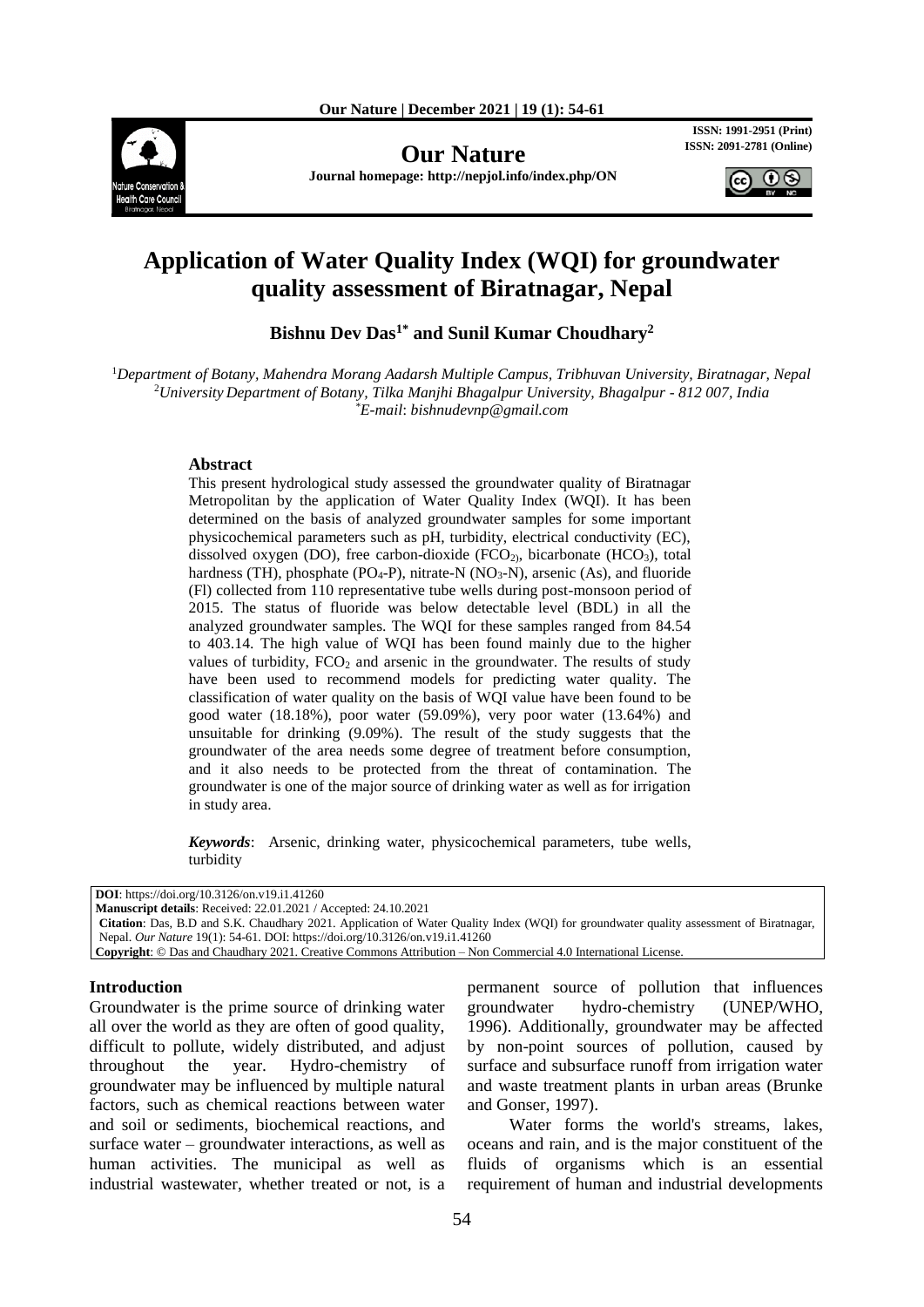and it is one the most delicate part of the environment (Das and Acharya, 2003). Groundwater is used for domestic and industrial water supply and irrigation all over the world. Irrigated agricultural discharges into the groundwater can result about considerable change in the groundwater quality. These anthropogenic activities on the groundwater pose serious threat to the groundwater quality. If the groundwater is contaminated, its quality cannot be restored by stopping the pollutants from the sources. Therefore, it becomes crucial to regularly monitor the quality of groundwater and to device ways and means to protect it. A survey conducted in 1980, the WHO estimated that about 25 million people die every year from diseases caused by unsafe and inadequate drinking water and poor sanitary conditions (Agarwal, 1980).

Groundwater pollution has become a major subject of public concern the world over (Bockris, 1978). National Environmental Engineering Research Institute, Nagpur, India, reported that about 70% of the available water in India is polluted (Pani, 1986). Important water quality problems are found in the existing resources of Nepal and more than 70% of Nepal's population does not have access to clean, safe drinking water and an estimated 37% of the population does not

## **Materials and methods**

#### *Study area*

Nepal, a small and landlocked country, ranged from the highest peak in the world to the plains of the Terai along the slopes of the Himalaya between China and India covering an area of 147,516 km<sup>2</sup> being 800 km from east to west, and from 144 km to 240 km north to south, between 80º - 88º E and 26º - 31º N (Das and Choudhary, 2018). The country is bordered by India to the East, South and West and China to the North. The elevation ranges from 66m to 8848 m above sea level (CBS, 2004). Nepal has seven physiographic divisions from south to north: Terai, Siwalik Hills, Mahabharat 'Lek' (Mountain range), Midlands, Himalayas, Inner Himalayas, and Tibetan marginal mountains (Hagen, 1998).

Biratnagar Metropolitan deceives in the plain area of Morang district of eastern Nepal (Fig. 1). even have access to the most rudimentary water treatment systems (World Resources Institute, 1999).

The Water Quality Index (WQI) is an individual numeric expression which clarifies the complex information obtained from any body of water, mostly related to water quality. WQI is an assessment reflecting the composite influence of different water quality parameters (Ramakrishnaiah *et al*., 2009), which is one of the most effective tools to communicate information on the quality of water to the concerned citizens and policy makers. It, therefore, becomes an important tool for the assessment and management of groundwater. Some studies on WQI such as from Nepal (Das *et al*., 2018; 2020; 2021), from India (Bhat and Pandit, 2014; Deep *et al*., 2020) have been carried out to assess the water quality.

Groundwater quality assessment ensures the sustainable safe use of water. On the basis of some very important water quality parameters, WQI can provide a simple indicator of water quality at a certain location and time. Therefore, this study has been carried out to assess the groundwater quality of Biratnagar in Morang District, Nepal, based on the analytical results of groundwater samples.

The city is situated in the south-west corner of Morang district at  $26^{\circ}$  23' – 26°30' N latitudes and 87º14' – 87º18' E longitudes. The city is bordered by Kesalia River in the west and north, Singhiya River in east and Jogbani (India) in south. Biratnagar is an industrial city of Nepal with many industries located in and around its suburbs which has traditionally been an agricultural hub and is home to many agriculture-based industries. The city comprises of 22 Administrative Wards and most of the people living in these wards depend on ground water sources i.e. shallow and deep tube wells for domestic purposes including drinking. The population of Biratnagar is 204,949 (Population Census, 2011).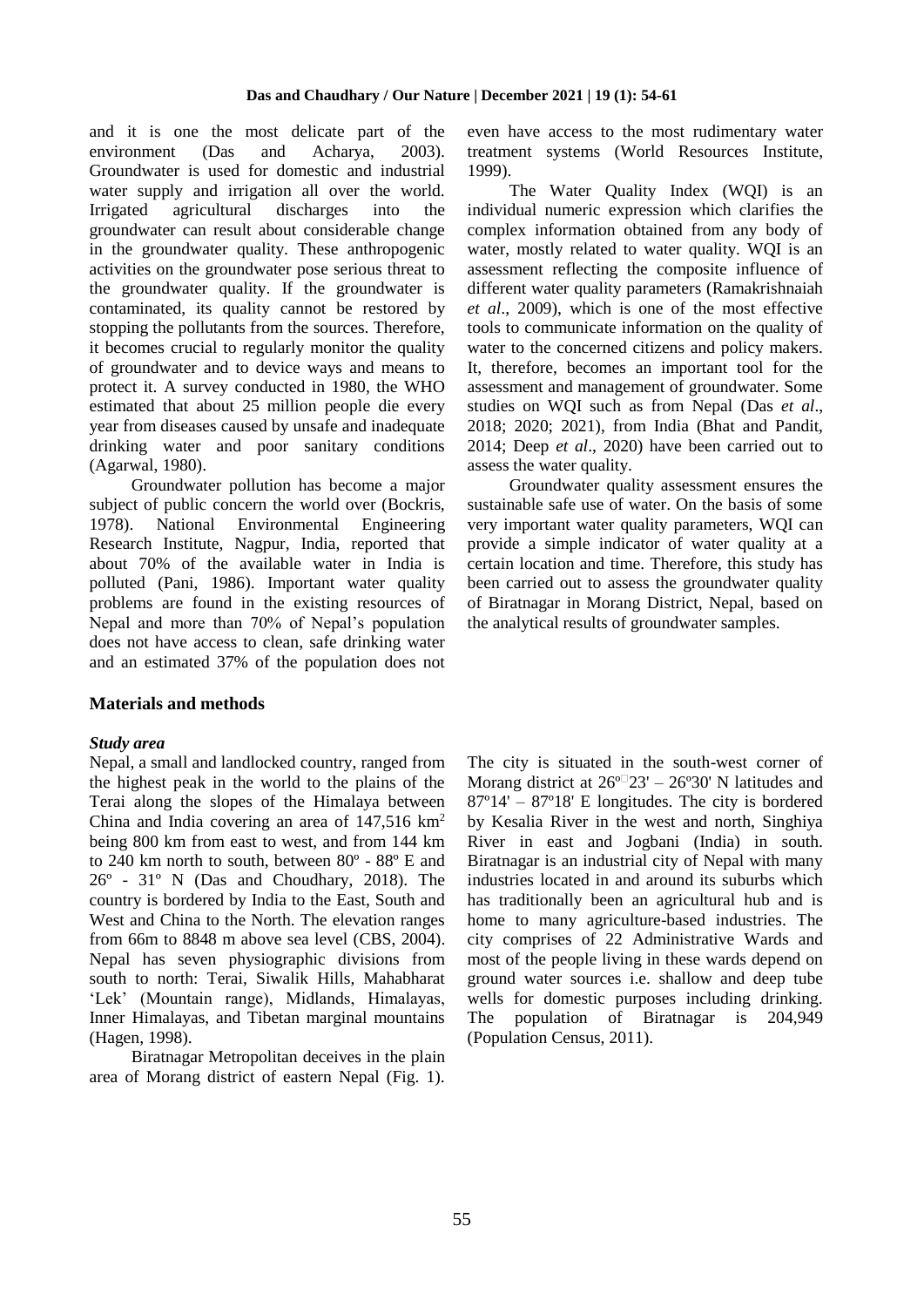

**Figure 1.** The map of Biratnagar Metropolitan showing water sampling sites in different wards.

#### *Sampling method*

Groundwater samples were collected from 110 representative tube wells (5 tube wells from each wards) during post-monsoon period of 2015. Sample locations were recorded using a Global Positioning System (GPS). Parameters like arsenic, fluoride, temperature, pH, dissolved oxygen, freecarbon dioxide and conductivity were determined on the spot using field test kit (Conductiv Tester-CD 98304) while the rest of the parameters were determined in the laboratory (University Department of Botany, Environmental Biology Research Laboratory, Tilka Manjhi Bhagalpur University, Bhagalpur, India). The overall analysis was done following the standard methods Trivedy and Goel (1986) and APHA (2012). The result was tabulated and compared to the given standard guidelines for drinking water (NDWQS, 2005; WHO, 2008).

#### *Calculation of WQI*

The WQI has been calculated to evaluate the suitability of groundwater quality of Biratnagar, Nepal for drinking purposes. The WHO standards

for drinking purposes have been considered for the calculation of WQI (Trivedy and Goel, 1986). For the calculation of WQI, 10 parameters such as pH, turbidity, electrical conductivity (EC), DO (dissolved oxygen), free-carbondioxide  $(FCO<sub>2</sub>)$ , bicarbonate  $(HCO<sub>3</sub>)$ , total hardness (TH), phosphate  $(PO<sub>4</sub>-P)$ , nitrate-N  $(NO<sub>3</sub>-N)$  and arsenic  $(As)$  were analyzed.

All the analyzed parameters have been assigned weight (wi) according to their relative importance in the overall quality of water for drinking purposes (Table 1). The maximum weight of 5 has been assigned to parameters like nitrate and arsenic due to their major importance in water quality assessment (Ramakrishnaiah *et al*., 2009). Similarly, on the basis of their relative importance, the maximum weight of 4 has been assigned to pH and DO, the weight of 3 to free-carbondioxide  $(FCO<sub>2</sub>)$  and bicarbonate  $(HCO<sub>3</sub>)$  and weight of 2 to turbidity, electrical conductivity (EC), total hardness  $(TH)$  and phosphate  $(PO_4-P)$ . The overall calculation of WQI has been carried out by the method given by Ramakrishnaiah, *et al.* (2009).

**Table 1.** Parameters applied to calculate the WQI and their Relative weight.

| Parameters/units WHO standards |         | Weight (wi) | <b>Relative weight (Wi)</b> |
|--------------------------------|---------|-------------|-----------------------------|
| pH                             | 8.2-8.8 |             | 0.125                       |
| <b>Turbidity NTU</b>           | 1.5     |             | 0.0625                      |
| $EC \mu S/cm$                  | 1000    |             | 0.0625                      |
| $DO$ mg/L                      |         |             | 0.125                       |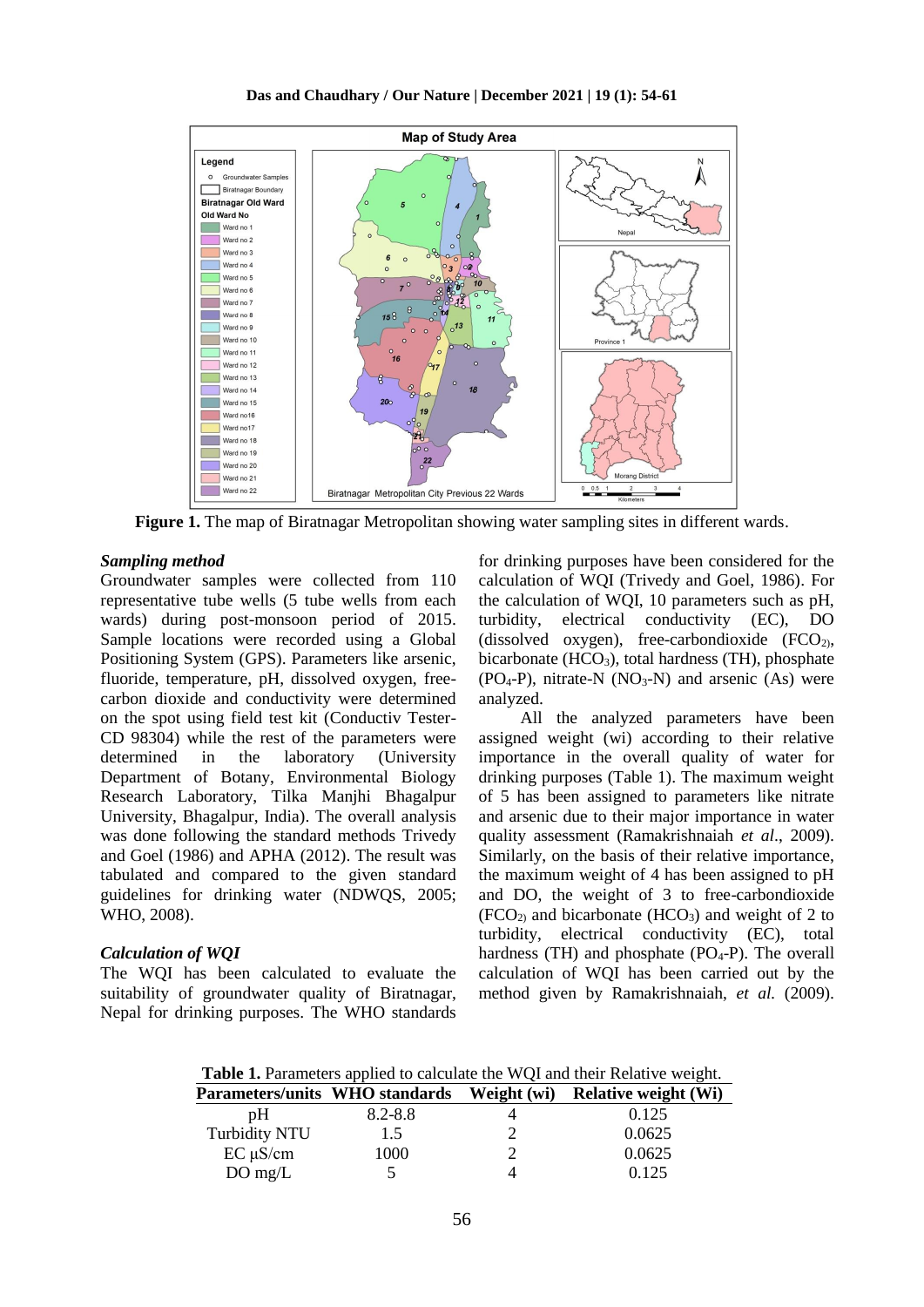| $FCO2$ mg/L    |               | 3              | 0.09375           |
|----------------|---------------|----------------|-------------------|
| $HCO3$ mg/L    | 150-300*      | 3              | 0.09375           |
| $TH$ mg/L      | 500           |                | 0.0625            |
| $PO_4$ -P mg/L | $0.1 - 1.0$   |                | 0.0625            |
| $NO3^-N$ mg/L  | 50            | 5              | 0.15625           |
| Arsenic mg/L   | $0.01 - 0.05$ |                | 0.15625           |
|                |               | $\Sigma$ wi=32 | $\Sigma Wi = 1.0$ |

\*ISI Standard, all the standards are in mg/L except p, Turbidity and conductivity

Based on WQI value, the potable water of study area has been classified into 5 categories as excellent, good, poor, very poor and unfit for

#### **Results and discussion**

All the results for physicochemical parameters for post monsoon-2015 taken from a total of 110 sites were calculated with their mean value and standard deviation have been described below.

#### *Physicochemical analysis*

The temperature ranged from 19.84°C±0.13 (ward no. 22) to  $22.34^{\circ}$ C $\pm$ 0.23 (ward no. 7) and there was no WHO guideline value to be compared with. The pH value ranged from  $7.5\pm0.21$  (ward no. 4) to  $7.68\pm0.11$  (ward no. 9) and all the pH values were found within the range of WHO and NDWQS guidelines value. In the study, turbidity value ranged from  $4.94 \pm 5.83$  (ward no. 14) to 81.46±44.28 NTU (ward no. 10). Regarding the turbidity values, during post monsoon 74 (67.27%) out of 110 water samples were found to have crossed the WHO guideline limit of 5 NTU. The turbidity could be attributed to the presence of organic matter pollution, other effluents, run-off with high suspended particles and heavy rainfall (Chapman *et al.*, 1996).

In the study, electrical conductivity (EC) value ranged from  $277.8 \pm 55.12$  (ward no. 16) to  $829.2 \pm 151.14$   $\mu$ S/cm (ward no. 12) and all the values were under the WHO guideline limit of 1000 drinking purposes following Ramakrishnaiah *et al*. (2009).

μS/cm stipulated for drinking and domestic water. The FCO<sub>2</sub> value ranged from  $13.20 \pm 1.10$  (ward no. 1) to  $17.6\pm3.58$  mg/L (ward no. 10) and all the values were under the WHO guideline. The bicarbonate (HCO<sub>3)</sub> value ranged from  $24\pm3.74$ (ward no. 1) to 152.8±33.90 mg/L (ward no. 10), all the values were under the WHO guideline. The value of total hardness ranged from 79.60±12.68 (ward no. 1) to 1942±3990.54 mg/L (ward no. 21) and all the values were under the WHO guideline. The phosphate values ranged from  $0.15\pm0.00$  (ward no. 13) to  $0.17\pm0.01$  mg/L (ward no. 3) whereas value of nitrate-N ( $NO<sub>3</sub>$ -N), ranged from  $0.34\pm0.00$ (ward no. 1) to  $0.39\pm0.04$  mg/L (ward no. 3) and all the values of both were under the WHO guideline.

The value of arsenic (As) ranged from 0.01±0.00 (ward no. 3) to 0.28±0.32 mg/L (ward no. 12). The very low concentration of As (below detection limit) was also noticed throughout the study. However, in 42 (38.18%) out of 110 water samples, arsenic concentrations exceeded the WHO guideline limit of 0.01 mg/L. The status of fluoride was below detectable level (BDL) in all the analyzed groundwater samples.

In this study, the computed WQI values ranges from 84.54 to 403.14 (Table 2, Fig. 2).



**Figure 2.** Water Quality Index (WQI) of groundwater samples of Biratnagar city, Nepal.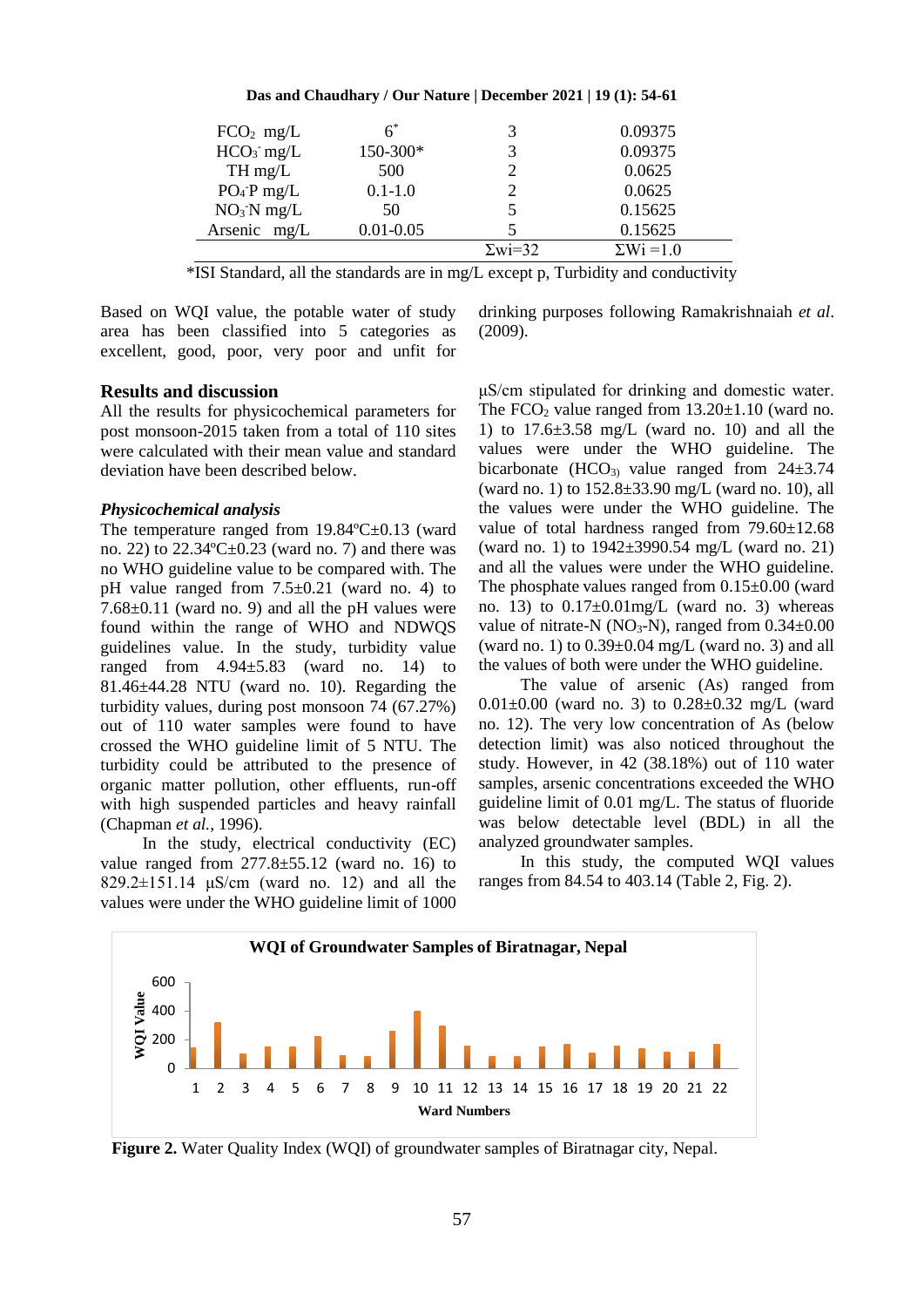# **Das and Chaudhary / Our Nature | December 2021 | 19 (1): 54-61**

| Ward pH          |           |           | <b>Turb. NTU</b> |            | $E.C.\mu s/c$<br>m     |                       | D <sub>O</sub><br>mg/L |                      | $FCO2$ mg/L |           | HCO <sub>3</sub><br>mg/L |      | T.H. mg/L      |      | $PO_4$ -P<br>mg/L |                   | NO <sub>3</sub> N<br>mg/L |              | As mg/L        |                  | WQI                     | <b>Class</b><br>of |
|------------------|-----------|-----------|------------------|------------|------------------------|-----------------------|------------------------|----------------------|-------------|-----------|--------------------------|------|----------------|------|-------------------|-------------------|---------------------------|--------------|----------------|------------------|-------------------------|--------------------|
| No.              | Qi        | SIi       | Qi               | SIi        | Qi                     | SIi                   | Qi                     | SIi                  | Qi          | SIi       | <b>Oi</b>                | SIi  | <b>Oi</b>      | SIi  | Oi                | SIi               | <b>Qi</b>                 | SIi          | <b>Oi</b>      | $\overline{SIi}$ | <b>Value</b>            | Water              |
|                  | 89.1<br>8 | 11.1      | 27.44            | 1.65       | 63.2<br>6              | 3.9<br>2              | 33.<br>6               | 4.<br>$\overline{2}$ | 220.0       | 20.4<br>6 | 25.96                    | 2.41 | 15.92 0.06     |      |                   | 170.0 10.62 0.68  |                           | $\vert$ 0.11 | 566.6          | 88.5             | 143.1<br>$\overline{2}$ | Poor               |
| 2                | 89.8<br>8 | 11.2      | 3340.0           | 200.4      | 65.6<br>$\overline{2}$ | 3.9                   | 32<br>8                | 4.                   | 240.0       | 22.3      | 24.53                    | 2.28 | 20.08 1.20     |      | 170               | $10.62 \mid 0.72$ |                           | 0.11         | 400.0          | 62.5             | 318.7                   | Unfit              |
| 3                | 89.8<br>8 | 11.2      | 740.0            | 46.25      | 72.6                   | 4.5                   | 37.<br>6               | 4.                   | 246.6       | 23.1      | 27.38                    | 2.57 | 24.0           | 1.5  | 170               | $10.62 \mid 0.78$ |                           | 0.12         | 0 <sub>0</sub> | 00               | 104.6<br>5              | Poor               |
| 4                | 88.2<br>4 | 11.0      | 1.47             | 91.67      | 59.7                   | 3.7                   | 34.<br>4               | 4.<br>3              | 250.0       | 23.4      | 26.84                    | 2.52 | $25.68$ 1.61   |      | 170               | $10.62 \mid 0.7$  |                           | 0.11         | 66.67          | 1.41             | 150.4                   | Poor               |
| 5                | 88.9      | 11.1      | 1473.3           | 92.08      | 44.1<br>8              | 2.7<br>6              | 36.<br>8               | 4.<br>6              | 246.6       | 23.1      | 22.58                    | 2.17 | 21.04 1.32     |      | 170               | $10.62 \mid 0.7$  |                           | 0.11         | 66.67          | 1.41             | 149.3                   | Poor               |
| 6                | 88.9      | 11.1      | 2317.3<br>3      | 144.8<br>3 | 39.9<br>6              | 2.5                   | 33.<br>6               | 4.<br>$\overline{2}$ | 240.0       | 22.3      | 51.56                    | 4.83 | 23.2           | 1.45 | 170               | $10.62 \mid 0.7$  |                           | 0.11         | 133.3          | 20.8             | 222.8                   | V. Poor            |
|                  | 88.9<br>4 | 11.1      | 512.0            | 32.0       | 46.8<br>$\overline{2}$ | 2.9<br>3              | 36.<br>8               | 4.<br>6              | 240.0       | 22.3<br>2 | 53.69                    | 5.03 | $24.16$ 1.51   |      | 170               | 10.62 0.7         |                           | 0.11         | 66.67          | 1.41             | 91.65                   | Good               |
| 8                | 89.1      | 11.1      | 140.0            | 8.75       | 67.1<br>6              | 4.2<br>0              | 35.<br>2               | 4.                   | 266.6       | 25.0      | 61.33                    | 5.75 | 27.6           | 1.73 | 170               | $10.62 \mid 0.72$ |                           | 0.11         | 100.0          | 15.6             | 87.34                   | Good               |
| 9                | 90.3<br>5 | 11.2      | 1929.3           | 120.5<br>8 | 75.6                   | 4.7<br>3              | 32.<br>8               | 4.                   | 286.6<br>7  | 26.8<br>8 | 67.56                    | 6.33 | 30.4           | 1.9  | 170               | $10.62 \mid 0.7$  |                           | 0.11         | 466.6          | 72.9             | 259.4<br>6              | V. Poor            |
| 10 <sup>10</sup> | 89.4      | 11.7<br>8 | 5430.6           | 339.4      | 57.9<br>6              | 3.6<br>$\overline{2}$ | 36.<br>8               | 4.<br>6              | 293.3<br>3  | 27.5      | 28.27                    | 2.65 | 22.8           | 1.43 | 170               | $10.62 \mid 0.72$ |                           | 0.11         | 66.67          | 1.41             | 403.1                   | Unfit              |
| 11               | 88.9      | 11.1      | 3816.0           | 238.5      | 41.5<br>$\overline{4}$ | 2.6                   | 38.<br>4               | 4.<br>8              | 246.6       | 23.1      | 17.6                     | 1.65 | $35.36$ 2.21   |      | 170               | $10.62 \mid 0.72$ |                           | 0.11         | 66.67          | 1.41             | 296.1<br>3              | V. Poor            |
| 12               | 88.9      | 11.1      | 1573.3<br>3      | 98.33      | 82.9                   | 5.2                   | 35.                    | 4.<br>4              | 260.0       | 24.3<br>8 | 28.27                    | 2.65 | 27.84 1.74     |      | 150               | 9.38              | 0.72                      | 0.11         | 0 <sub>0</sub> | 00               | 157.3                   | Poor               |
| 13               | 88.4      | 11.0<br>6 | 374.67           | 23.42      | 66.1<br>6              | 4.1<br>4              | 36.<br>$\overline{0}$  | 4.<br>5              | 253.3<br>3  | 23.7<br>5 | 24.0                     | 2.25 | 36.0           | 2.25 | 150               | 9.38              | 0.7                       | 0.11         | 33.33          | 5.21             | 86.07                   | Good               |
| 14               | 88.7      | 11.0      | 329.33           | 20.58      | 81.0<br>8              | 5.1                   | 33.<br>6               | 4.<br>$\overline{2}$ | 260.0       | 24.3<br>8 | 27.56                    | 2.58 | 30.56 1.91     |      | 150               | 9.38              | 0.7                       | 0.11         | 33.33          | 5.21             | 84.54                   | Good               |
| 15               | 88.7      | 11.0      | 1394.6           | 87.17      | 56.7                   | 3.5                   | 34.                    | 4.                   | 266.6       | 25.0      | 19.91                    | 1.87 | 30.56 1.91 150 |      |                   | 9.38              | 0.72                      | 0.11         | 33.33          | 5.21             | 149.5                   | Poor               |

**Table 2.** Quality rating (Qi), Sub-index of each chemical parameter (SIi), WQI and water classification of each groundwater sample of Biratnagar, Nepal.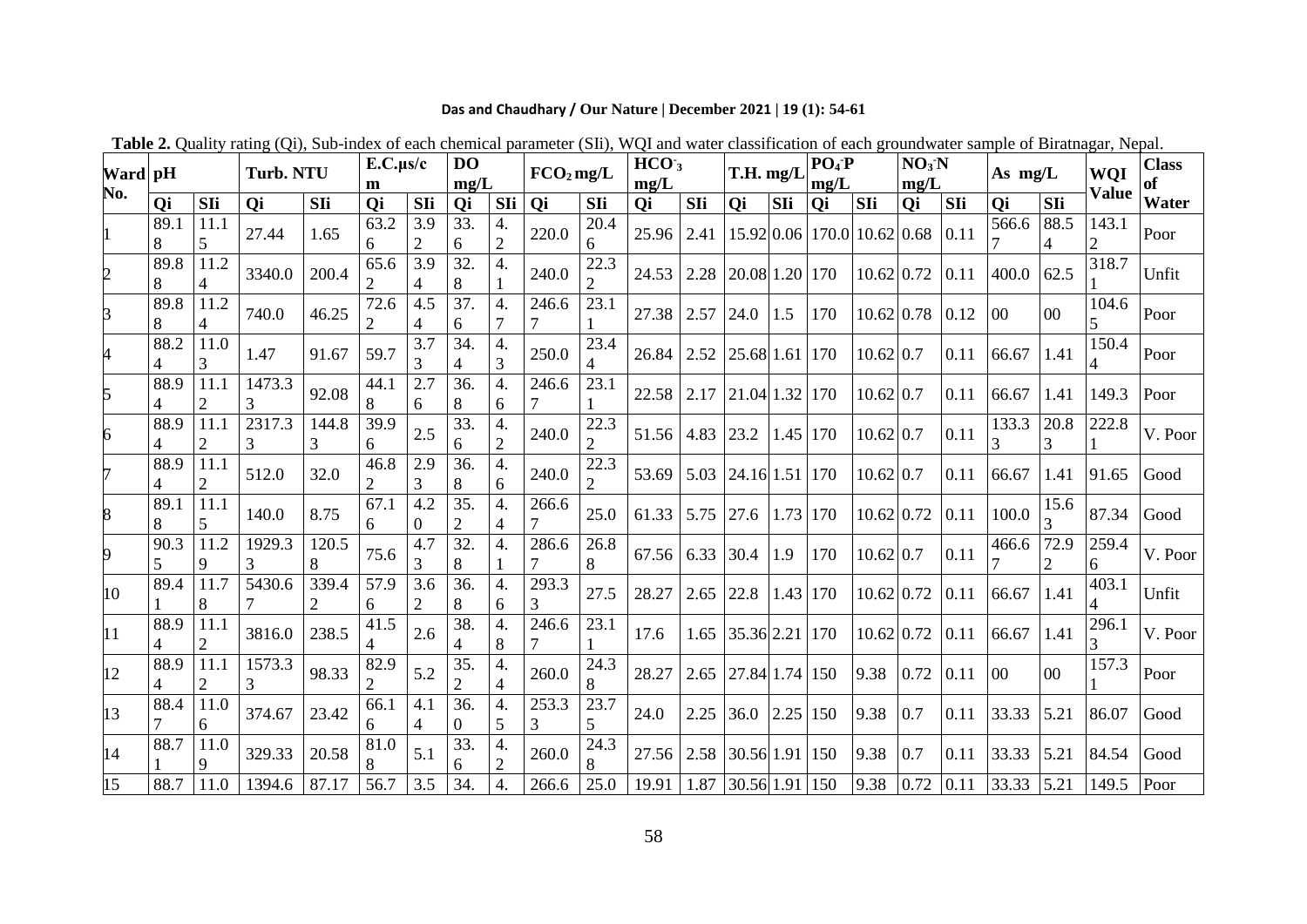| 16 | 89.1 |      | $11.1$   1729.3                                                          | 108.0 | 27.7               | 1.7 | 34.      | 4. | 280.0                                                   | 26.2 | $10.67$ 1.0                                                           |     |              |          |     |                                                                     |      |                                                                  |    | $\left  \frac{25.12}{1.57} \right  150 \left  9.38 \right  0.68 \left  0.11 \right  33.33 \left  5.21 \right  168.6 \left  0.001 \right $ |                                        |
|----|------|------|--------------------------------------------------------------------------|-------|--------------------|-----|----------|----|---------------------------------------------------------|------|-----------------------------------------------------------------------|-----|--------------|----------|-----|---------------------------------------------------------------------|------|------------------------------------------------------------------|----|-------------------------------------------------------------------------------------------------------------------------------------------|----------------------------------------|
| 17 | 89.4 | 11.7 | 844.0                                                                    | 52.75 | 34.8               | 2.1 | 35.      | 4. | 286.6                                                   | 26.8 | $\vert$ 11.73 $\vert$ 1.1 $\vert$ 20.56 1.29   160   10.0   0.6   0.1 |     |              |          |     |                                                                     |      | $00\,$                                                           | 00 |                                                                                                                                           | $\left  \overline{110.4} \right $ Poor |
| 18 | 88.9 | 11.1 | 1630.6                                                                   | 101.9 | 36.3               | 2.2 | 36.      | 4. | 240.0                                                   | 22.3 | 12.8                                                                  |     |              |          |     | $\begin{bmatrix} 1.2 & 17.2 & 1.1 & 17 & 10.62 & 0.7 \end{bmatrix}$ |      | $\vert 0.11 \vert 33.33 \vert 5.21 \vert \frac{10}{7}$           |    |                                                                                                                                           | $\sqrt{160.4}$ $ _{\text{Poor}}$       |
| 19 | 89.4 | 11.7 | $\frac{1298.6}{2}$ 81.17                                                 |       | 42.4               | 2.6 | 36.      | 4. | 240.0                                                   | 22.3 | $\vert 13.51 \vert 1.27 \vert 24.4 \vert 1.53 \vert 160 \vert$        |     |              |          |     |                                                                     |      | $\begin{bmatrix} 10.0 & 0.7 & 0.11 & 66.67 & 1.41 \end{bmatrix}$ |    | $\begin{array}{c c} 136.8 \\ 4 \end{array}$ Poor                                                                                          |                                        |
| 20 | 88.9 |      | $\left  \frac{11.1}{11.1} \right $ 897.33                                | 56.08 | 32.1               | 2.0 | 36.      | 4. | 246.6                                                   | 23.1 | 12.8                                                                  |     |              |          |     |                                                                     |      |                                                                  |    | $\frac{1.2}{\sqrt{12}}$ 18.4 1.15 160 10.0 0.7 0.11 33.33 5.21 $\frac{114.4}{\sqrt{12}}$ Poor                                             |                                        |
| 21 | 89.6 |      | $\begin{array}{ c c c c c c } \hline 11.2 & 917.33 \\\hline \end{array}$ | 57.33 | $\frac{1}{2}$ 57.4 | 3.5 | 33.<br>6 | 4. | 233.3                                                   | 21.8 | 17.1                                                                  | 1.6 | $28.8$   1.8 |          | 170 | $10.62 \,   0.7$                                                    | 0.11 |                                                                  |    | 33.33 5.21 $\frac{117.5}{5}$ Poor                                                                                                         |                                        |
| 22 | 88.9 | 11.1 | $\left  \frac{1820.0}{5} \right  \frac{113.7}{5}$                        |       | 54.6<br>$\vert$ 2  | 3.3 | 34.      |    | $\begin{bmatrix} 4. \\ 220.0 \\ 3 \end{bmatrix}$ $20.0$ |      | $_0$ $\sqrt{20.6}$   14.04   1.32   21.2   '                          |     |              | 1.33 160 |     | $10.0 \,   \, 0.7$                                                  |      |                                                                  |    | $\left  0.11 \right  66.67 \left  1.41 \right  \left  \frac{167.2}{8} \right $ Poor                                                       |                                        |

**Das and Chaudhary / Our Nature | December 2021 | 19 (1): 54-61**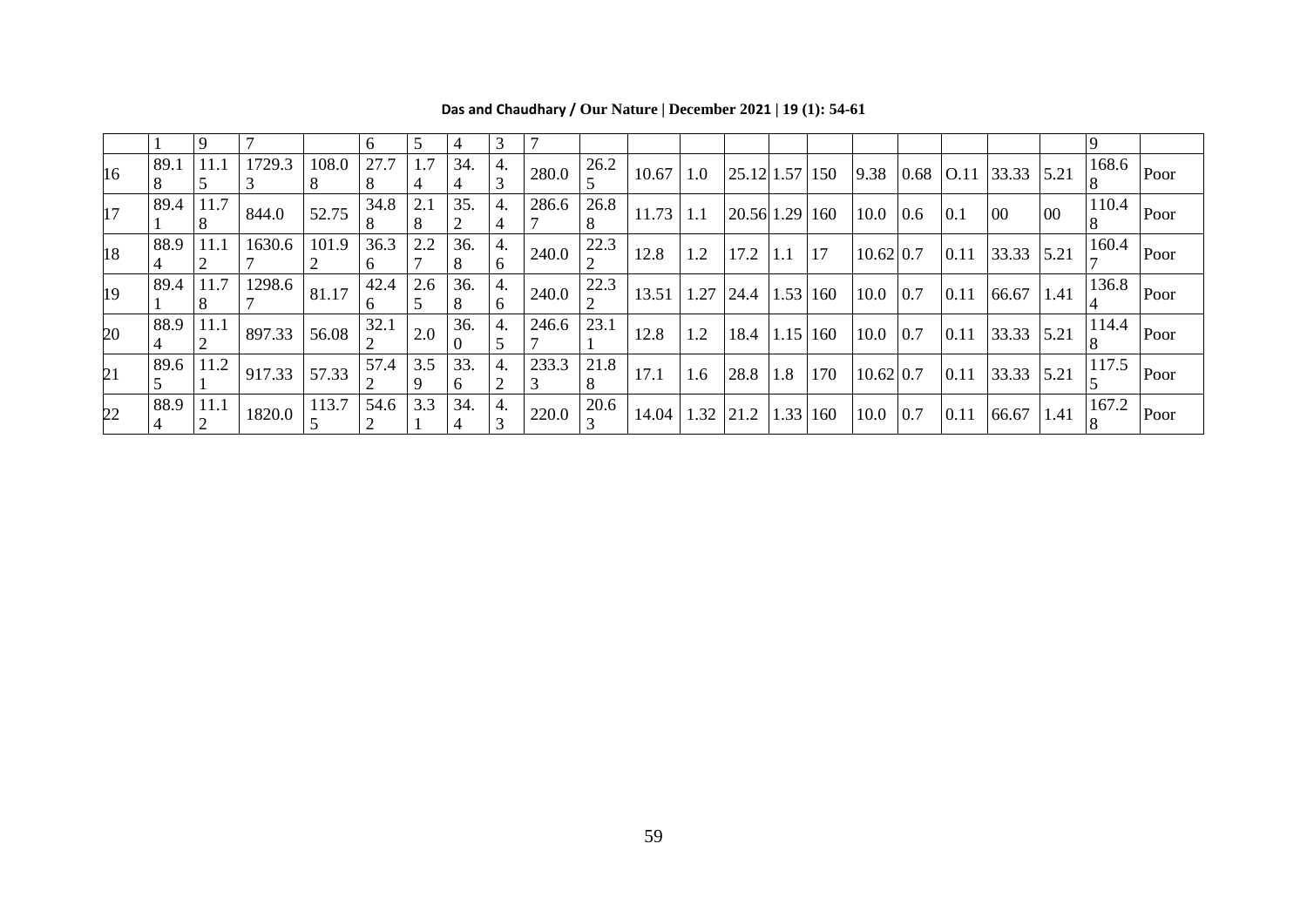**Das and Chaudhary / Our Nature | December 2021 | 19 (1): 54-61**

| <b>WQI</b> value | Water                   | <b>Ouality</b> | % of water samples | Ward no                 | <b>Class</b>  |
|------------------|-------------------------|----------------|--------------------|-------------------------|---------------|
|                  | Category                |                |                    |                         |               |
|                  | Excellent water         |                |                    |                         | А             |
| 50               |                         |                |                    |                         |               |
| 50.1-100         | Good water              |                | 18.18              | 7, 8, 13, 14            | В             |
| 100.1-200        | Poor water              |                | 59.09              | $1, 3, 4, 5, 12, 15-22$ | $\mathcal{C}$ |
| 200-300          | Very poor water         |                | 13.64              | 6, 9, 11                |               |
| >300             | Unsuitable for drinking |                | 9.09               | 2.10                    | Е             |

**Table 3.** Water quality classification of different ward nos. of Biratnagar city based on WQI value

Based on WQI values (Tables 2, 3), no any ward has excellent quality of water whereas 18.18% of good quality (from ward no. 7, 8, 13 and 14), 59.09% of poor quality (from ward no. 1, 3, 4, 5, 12 and 15-22), 13.64% of very poor quality (from ward no. 6, 9 and 11) and 9.09% of unsuitable for drinking (from ward no. 2 and 10) have been reported. It showed that ground water of ward no. 1, 2, 3, 4, 5, 6, 9, 10, 11, 12 and 15 - 22 of Biratnagar are not suitable for drinking and the water from ward number 7, 8, 13 and 14 are safe and suitable for drinking according to WHO limits.

## **Conclusion**

In the present study, the WQI for the groundwater samples of Biratnagar ranges from 84.54 to 403.14. The value of WQI has been influenced mainly due to the higher sub-index (SIi) values of turbidity,  $FCO<sub>2</sub>$  and arsenic in the groundwater. The results of investigation have been used to suggest models for predicting water quality. Application of WQI in this study has been found very useful in the assessment of the overall groundwater quality and management of Biratnagar city.

According to findings, no any ward had excellent (class A) quality of water. Among all, good quality of water (class B) was reported only from ward no.

## **References**

- Agarwal, A. 1980. A decade of clean water. *News Scientist* 88-1226.
- APHA 2012. *Standard Methods for Examination of Water and Waste water.* 22th Edn. American Public Health Association, Washington DC, USA, 1220.
- Bhat, S.A. and A.K. Pandit 2014. Surface water quality assessment of Wular Lake, A Ramsar site in Kashmir Himalaya, using Discriminant Analysis and WQI. *Journal of Ecosystems* 2014(1): 1-18. http://dx.doi.org/10.1155/2014/724728
- Bockris, J. O'M. 1978. *Environmental chemistry*. Premium Press, New York. 332p.

7, 8 and 13 whereas poor quality of water (class C) was reported from ward no. 1, 3, 4, 5, 12 and 15 to 22; very poor quality (class D) from ward no. 6, 9 and 11; and unsuitable for drinking water (class E) from ward no. 2 and 10. The highly contaminated ground water was found in ward no. 2 and 19 and least contaminated was found in ward no. 7, 8, 13 and 14. The reasons of contamination for arsenic is geogenic whereas for others was basically anthropogenic, i.e., high populated area, lack of proper drainage and waste disposal system.

Groundwater is the main source for drinking, domestic and irrigation uses in the study area. The result of the study strongly suggests and recommend to the authority that the groundwater of the area needs some degree of treatment for drinking purpose and it also needs to be protected from the threat of contamination.

#### **Acknowledgments**

The authors are grateful to the University Department of Botany, T.M. Bhagalpur University, Bhagalpur, Bihar, India; Department of Botany, Mahendra Morang Aadarsh Multiple Campus, Tribhuvan University, Biratnagar, Nepal; and Nepal Environmental Service Centre, Biratnagar for providing laboratory facilities.

- Brunke, M., and T. Gonser 2003. The ecological significance of exchange processes between rivers and groundwater. *Freshwater Biology* 37(1): 1-33. [https://doi.org/10.1046/j.1365-](https://doi.org/10.1046/j.1365-2427.1997.00143.x) [2427.1997.00143.x](https://doi.org/10.1046/j.1365-2427.1997.00143.x)
- CBS 2004. *Environment statistics of Nepal. Kathmandu, Nepal*. Central Bureau of Statistics (CBS), Kathmandu, Nepal.
- Chapman, D.V., World Health Oganization, UNESCO, and United Nations Environment Programme 1996. Water quality assessment: A guide to the use of biota, sediments and water in environmental monitoring / edited by